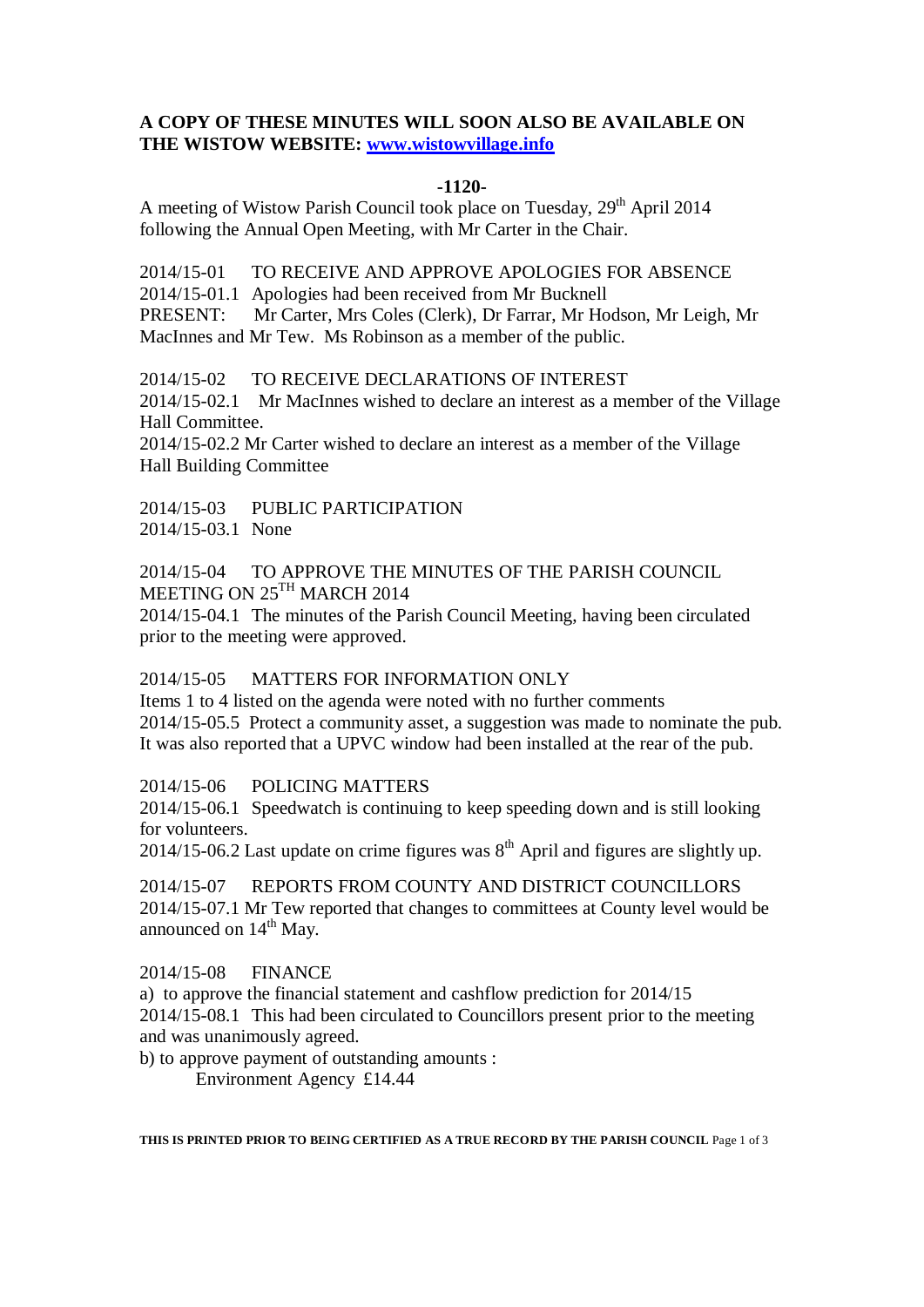#### 2014/15-09 CORRESPONDENCE

2014/15-09.1 Issues regarding streetlight replacement were being addressed

2014/15-09.2 Mr Winsor's email had been acknowledged and the content noted

2014/15-09.3 There is a string of correspondence from Ms Leaton regarding a small

triangle of land on Oaklands Close that is not being maintained. This is ongoing.

# 2014/15-10 TO CONSIDER ANY PLANNING APPLICATIONS RECEIVED 2014/15-10.1 None received

## 2014/15-11 HIGHWAY WARDEN'S REPORT

2014/15-11.1 With regard to the MVAS, ground survey for services have been supplied by Highways with the exception of gas. National Grid will be contacted to arrange this.

2014/15-11.2 Nothing further to report

## 2014/15-12 MAINTENANCE ISSUES

2014/15-12.1 Playground – Mr MacInnes would preserve the gate and Dr Mainwaring would fix plaque to gate. He had also volunteered to move the notice Boards into the bus shelter and Mr Leigh would liaise on that. The football nets needed chasing and Mr MacInnes was going to have a word with Mr Blackhurst to see if he could provide some topsoil to level out the goals. Setting the bins would be done imminently.

2014/15-12.2 Street light inventory had now been agreed, information related to Wicken, not Wistow.

2014/15-12.3 Mr Carter was on playground rota for April and Mr MacInnes for May.

## 2014/15-13 ANNUAL AUDIT

2014/15-13.1 Mr Carter proposed and Mr Leigh seconded approval of the accounts confirmation that they truly reflect the financial position, it was unanimously agreed.

2014/15-13.2 Mr Hodson proposed and Mr MacInnes seconded approval of the account statements shown in the annual return, it was unanimously agreed. 2014/15-13.3 The annual governance statement was read and unanimously agreed.

2014/15-14 FEED BACK FROM OPEN MEETING, 29<sup>TH</sup> APRIL 2014 2014/15-14.1 A streetlight surgery for residents would be arranged for  $13<sup>th</sup>$  May. The Clerk and Ms Robinson would leaflet the whole village in advance.

2014/15-14.2 Dr Mainwaring had kindly volunteered to move the notice boards into the bus shelter and fix the QEII Jubilee plaque on the gate of the playing field. 2014/15-14.3 Mrs Bance would provide contact details for the farmer where the footpaths are very narrow.

# 2014/15-15 PARISH PLAN ACTION PLAN WORKING PARTIES FEEDBACK AND UPDATE

a) Litter – Mr MacInnes, nothing to report

**THIS IS PRINTED PRIOR TO BEING CERTIFIED AS A TRUE RECORD BY THE PARISH COUNCIL** Page 2 of 3